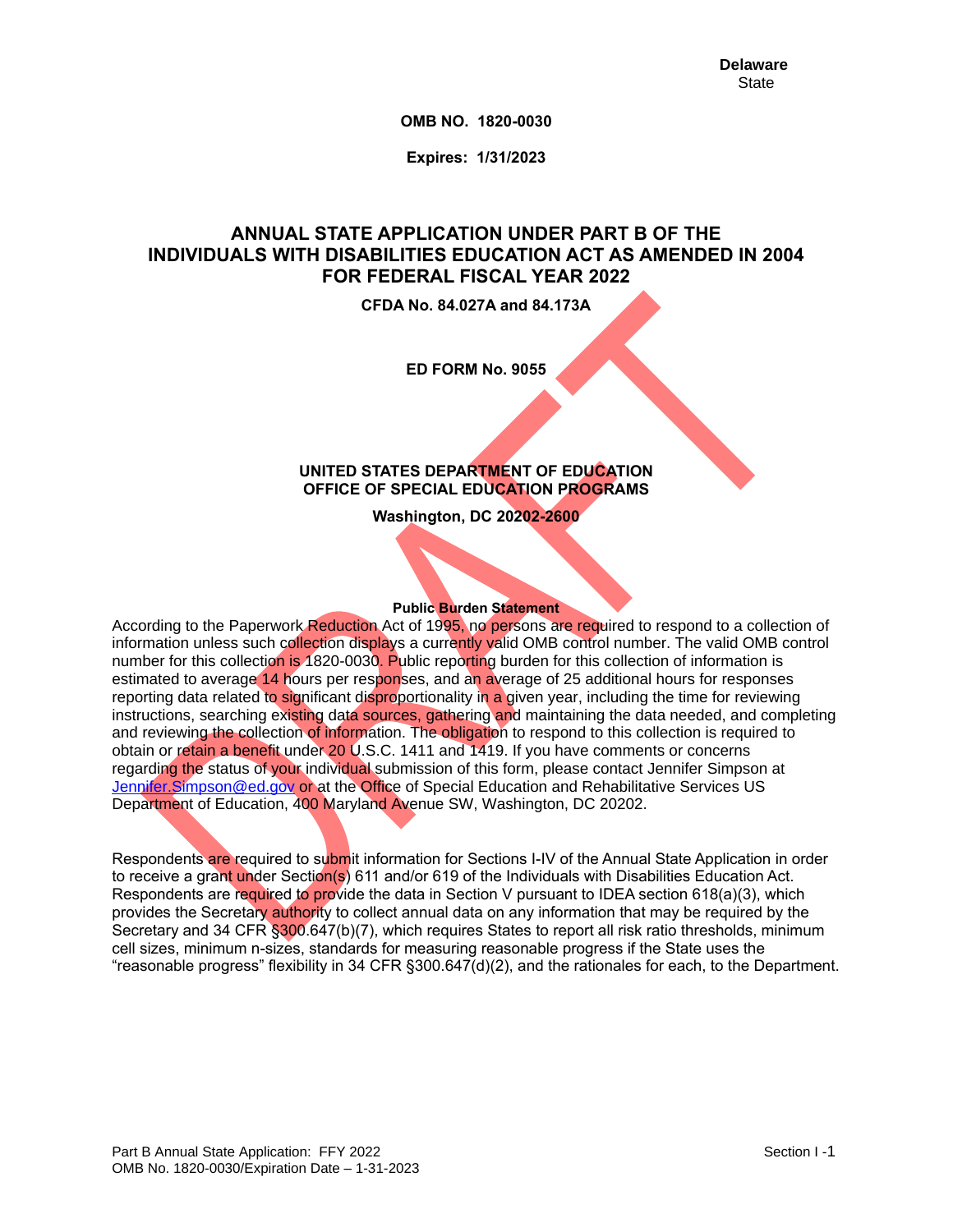# **Section I**

### **A. Submission Statement for Part B of IDEA**

Please select 1 or 2 below. Check 3 if appropriate.

- \_\_**X**\_\_\_ 1. The State provides assurances that it has in effect policies and procedures to meet all eligibility requirements of Part B of the Act as found in PL 108-446, the Individuals with Disabilities Education Act and applicable regulations (IDEA). The State is able to meet all assurances found in Section II.A of this Application.
- 2. The State cannot provide assurances for all eligibility requirements of Part B of the Act as found in PL 108-446. The State has determined that it is unable to make the assurances that are checked as 'No' in Section II.A. However, the State assures that throughout the period of this grant award the State will operate consistent with all requirements of IDEA in PL 108-446 and applicable regulations. The State will make such changes to existing policies and procedures as are necessary to bring those policies and procedures into compliance with the requirements of the IDEA, as amended, as soon as possible, and not later than June 30, 2023. The State has included the date by which it expects to complete necessary changes associated with assurances marked 'No'. (Refer to Assurances found in Section II.A.)

#### Optional:

3. The State is submitting modifications to State policies and procedures previously submitted to the Department. These modifications are: (1) deemed necessary by the State, for example when the State revises applicable State law or regulations; (2) required by the Secretary because there is a new interpretation of the Act or regulations by a Federal court or the State's highest court; and/or (3) because of an official finding of noncompliance with Federal law or regulations.

### **B. Conditional Approval for Current Grant Year**

**If the State received conditional approval for the current grant year, check the appropriate statement(s) below:**

#### **1. Conditional Approval Related to Assurances in Section II.A:**

- a. Section II.A provides documentation of completion of all issues identified in the FFY 2021 conditional approval letter.
- b. As noted in Section II.A, the State has not completed all issues identified in the FFY 2021 conditional approval letter.

### 2. **Conditional Approval Related to Other Issues:**

- a. The State previously submitted documentation of completion of all issues identified in the FFY 2021 conditional approval letter.
- b. The State is attaching documentation of completion of all issues identified in the FFY 2021 conditional approval letter. *(Attach documentation showing completion of all issues.)*
- \_\_\_\_\_ c. The State has not completed all issues identified in the FFY 2021 conditional approval letter. *(Attach documentation showing completion of any issues and a list of items not yet completed.)*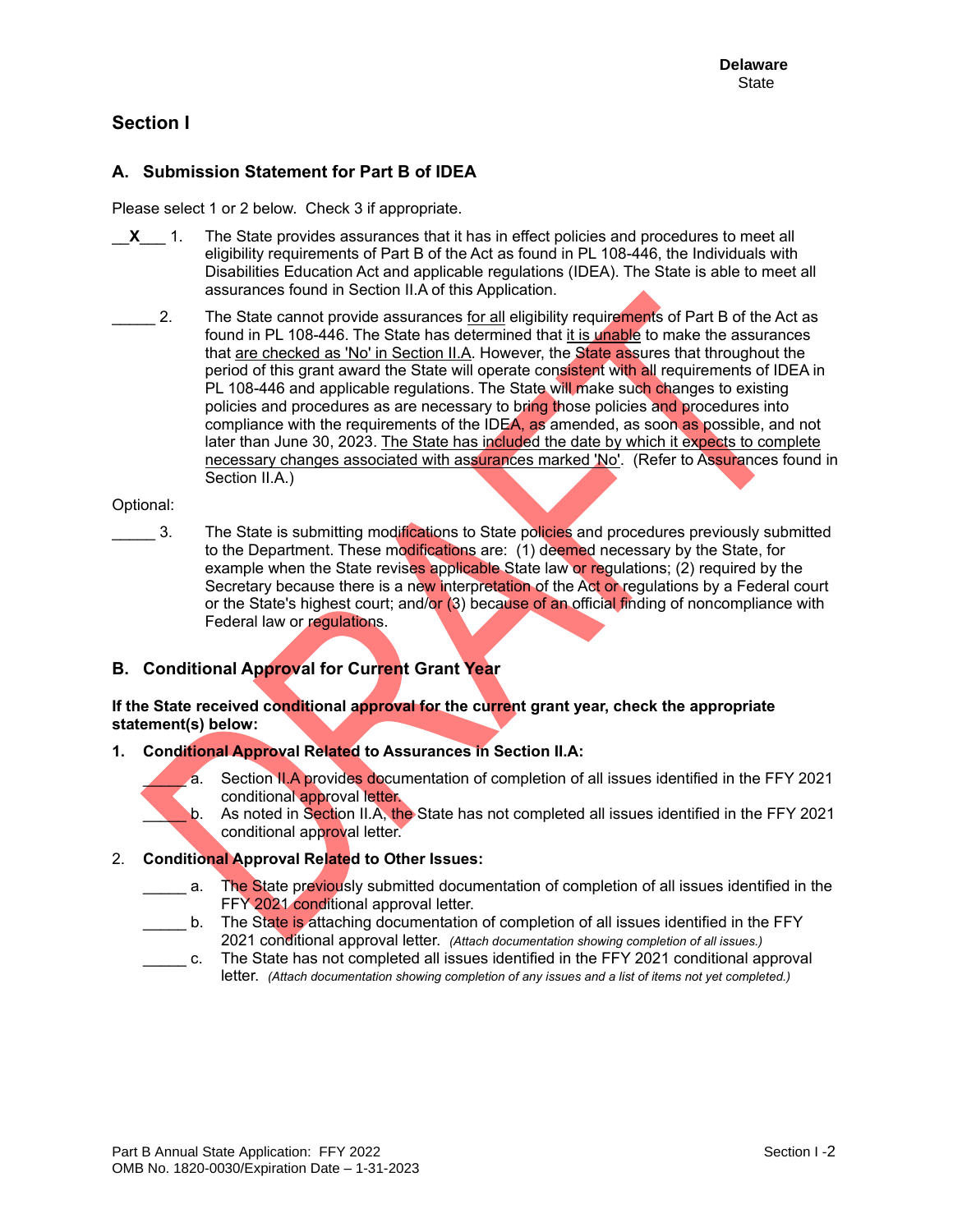# **Section II**

## **A. Assurances Related to Policies and Procedures**

The State makes the following assurances that it has policies and procedures in place as required by Part B of the Individuals with Disabilities Education Act. (20 U.S.C. 1411-1419; 34 CFR §§300.100-300.174)

| Yes                      | No                                                                                                                                                                                      | <b>Assurances Related to Policies and Procedures</b>                                                                                                                                                                                                                                                                                                                                                                                                                                                                                                                                                                 |
|--------------------------|-----------------------------------------------------------------------------------------------------------------------------------------------------------------------------------------|----------------------------------------------------------------------------------------------------------------------------------------------------------------------------------------------------------------------------------------------------------------------------------------------------------------------------------------------------------------------------------------------------------------------------------------------------------------------------------------------------------------------------------------------------------------------------------------------------------------------|
| (Assurance is<br>given.) | (Assurance<br>cannot be<br>given. Provide<br>date on which<br>State will<br>complete<br>changes in<br>order to<br>provide<br>assurance.)<br>Check and<br>enter date(s)<br>as applicable |                                                                                                                                                                                                                                                                                                                                                                                                                                                                                                                                                                                                                      |
| X                        |                                                                                                                                                                                         | A free appropriate public education is available to all children with<br>1.<br>disabilities residing in the State between the ages of 3 and 21, inclusive,<br>including children with disabilities who have been suspended or<br>expelled, in accordance with 20 U.S.C. 1412(a)(1);<br>34 CFR §§300.101-300.108.                                                                                                                                                                                                                                                                                                     |
| X                        |                                                                                                                                                                                         | The State has established a goal of providing a full educational<br>2.<br>opportunity to all children with disabilities and a detailed timetable for<br>accomplishing that goal. (20 U.S.C. 1412(a)(2);<br>34 CFR §§300.109-300.110)                                                                                                                                                                                                                                                                                                                                                                                 |
| $\mathsf{x}$             |                                                                                                                                                                                         | 3.<br>All children with disabilities residing in the State, including children with<br>disabilities who are homeless or are wards of the State and children<br>with disabilities attending private schools, regardless of the severity of<br>their disabilities, and who are in need of special education and related<br>services, are identified, located, and evaluated and a practical method<br>is developed and implemented to determine which children with<br>disabilities are currently receiving needed special education and related<br>services in accordance with 20 U.S.C. 1412(a)(3); 34 CFR §300.111. |
| X                        |                                                                                                                                                                                         | 4.<br>An individualized education program, or an individualized family service<br>plan that meets the requirements of section 636(d), is developed,<br>reviewed, and revised for each child with a disability in accordance with<br>34 CFR §§300.320 through 300.324, except as provided in<br>§§300.300(b)(3) and 300.300(b)(4). (20 U.S.C. 1412(a)(4);<br>34 CFR §300.112)                                                                                                                                                                                                                                         |
| X                        |                                                                                                                                                                                         | 5.<br>To the maximum extent appropriate, children with disabilities, including<br>children in public or private institutions or other care facilities, are<br>educated with children who are not disabled, and special classes,<br>separate schooling, or other removal of children with disabilities from<br>the regular educational environment occurs only when the nature or<br>severity of the disability of a child is such that education in regular<br>classes with the use of supplementary aids and services cannot be                                                                                     |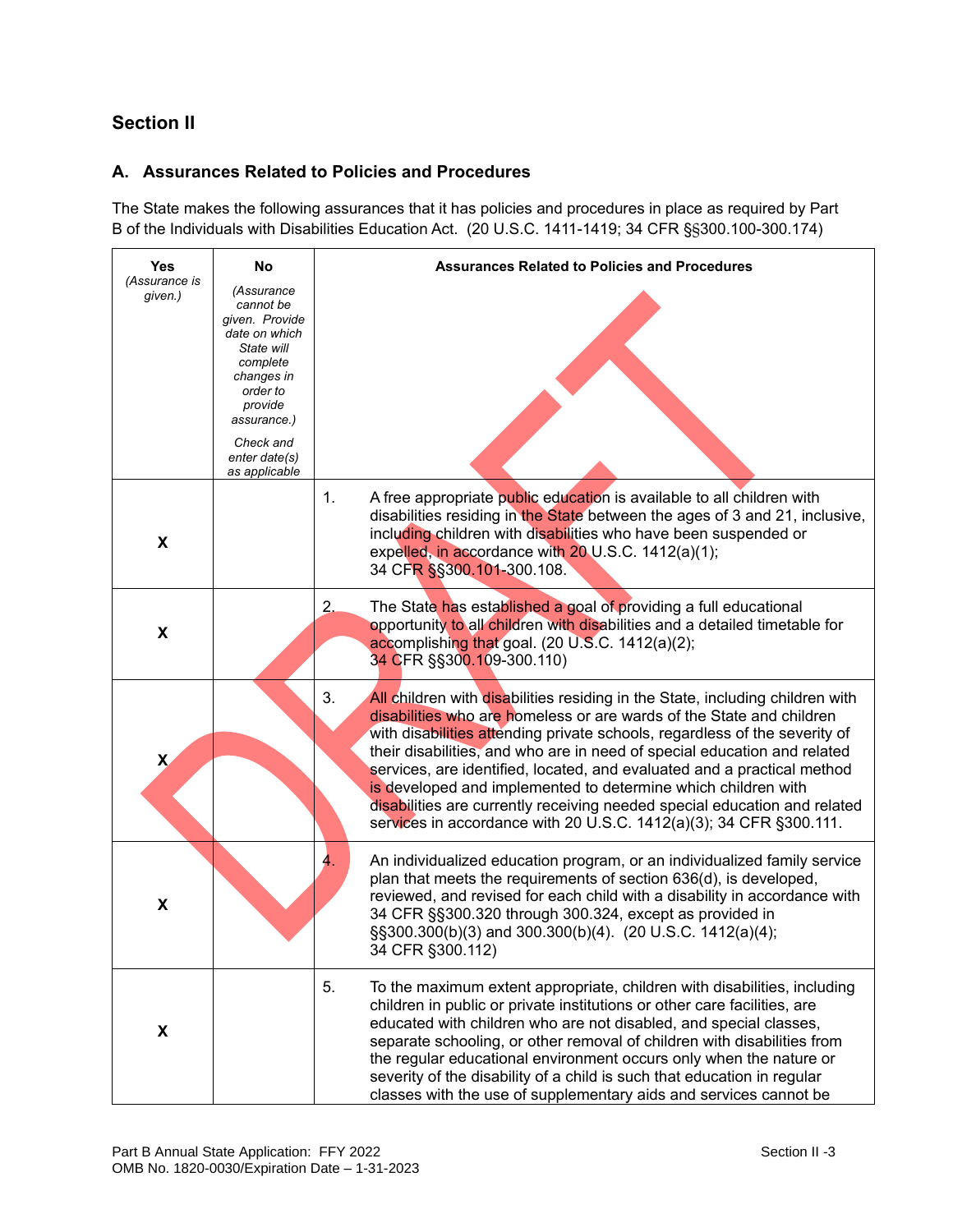|                    |     | achieved satisfactorily in accordance with 20 U.S.C. 1412(a)(5)(A)-(B);                                                                                                                                                                                                                                                                                                                                                                                                                                                                                                                                                                                                                                                                                                                                                                                                                                           |
|--------------------|-----|-------------------------------------------------------------------------------------------------------------------------------------------------------------------------------------------------------------------------------------------------------------------------------------------------------------------------------------------------------------------------------------------------------------------------------------------------------------------------------------------------------------------------------------------------------------------------------------------------------------------------------------------------------------------------------------------------------------------------------------------------------------------------------------------------------------------------------------------------------------------------------------------------------------------|
|                    |     | 34 CFR §§300.114-300.120.                                                                                                                                                                                                                                                                                                                                                                                                                                                                                                                                                                                                                                                                                                                                                                                                                                                                                         |
| X                  | 6.  | Children with disabilities and their parents are afforded the procedural<br>safeguards required by 34 CFR §§300.500 through 300.536 and in<br>accordance with 20 U.S.C. 1412(a)(6); 34 CFR §300.121.                                                                                                                                                                                                                                                                                                                                                                                                                                                                                                                                                                                                                                                                                                              |
| X                  | 7.  | Children with disabilities are evaluated in accordance with<br>34 CFR §§300.300 through 300.311. (20 U.S.C. 1412(a)(7);<br>34 CFR §300.122)                                                                                                                                                                                                                                                                                                                                                                                                                                                                                                                                                                                                                                                                                                                                                                       |
| X                  | 8.  | Agencies in the State comply with 34 CFR §§300.610 through 300.626<br>(relating to the confidentiality of records and information).<br>(20 U.S.C. 1412(a)(8); 34 CFR §300.123)                                                                                                                                                                                                                                                                                                                                                                                                                                                                                                                                                                                                                                                                                                                                    |
| X                  | 9.  | Children participating in early intervention programs assisted under Part<br>C, and who will participate in preschool programs assisted under this<br>part, experience a smooth and effective transition to those preschool<br>programs in a manner consistent with section $637(a)(9)$ . By the third<br>birthday of such a child, an individualized education program or, if<br>consistent with $34$ CFR §300.323(b) and section 636(d), an<br>individualized family service plan, has been developed and is being<br>implemented for the child. The local educational agency will participate<br>in transition planning conferences arranged by the designated lead<br>agency under section 635(a)(10). (20 U.S.C. 1412(a)(9);<br>34 CFR §300.124)                                                                                                                                                             |
| $\pmb{\mathsf{X}}$ | 10. | Agencies in the State, and the SEA if applicable, comply with the<br>requirements of 34 CFR §§300.130 through 300.148 (relating to<br>responsibilities for children in private schools), including that to the<br>extent consistent with the number and location of children with<br>disabilities in the State who are enrolled by their parents in private<br>elementary schools and secondary schools in the school district served<br>by a local educational agency, provision is made for the participation of<br>those children in the program assisted or carried out under this part by<br>providing for such children special education and related services in<br>accordance with the requirements found in 34 CFR §§300.130 through<br>300.148 unless the Secretary has arranged for services to those<br>children under subsection (f) [By pass]. (20 U.S.C. 1412(a)(10);<br>34 CFR §§300.129-300.148) |
| X                  | 11. | The State educational agency is responsible for ensuring that the<br>requirements of Part B are met including the requirements of<br>34 CFR §§300.113, 300.149, 300.150 through 300.153, and 300.175<br>and 300.176 and that the State monitors and enforces the requirements<br>of Part B in accordance with 34 CFR §§300.600-300.602 and 300.606-<br>300.608. (20 U.S.C. 1412(a)(11); 34 CFR §300.149)                                                                                                                                                                                                                                                                                                                                                                                                                                                                                                          |
| X                  | 12. | The Chief Executive Officer of a State or designee of the officer shall<br>ensure that an interagency agreement or other mechanism for<br>interagency coordination is in effect between each public agency<br>described in subparagraph (b) of 34 CFR §300.154 and the State<br>educational agency, in order to ensure that all services described in<br>paragraph (b)(1)(i) that are needed to ensure a free appropriate public<br>education are provided, including the provision of such services during                                                                                                                                                                                                                                                                                                                                                                                                       |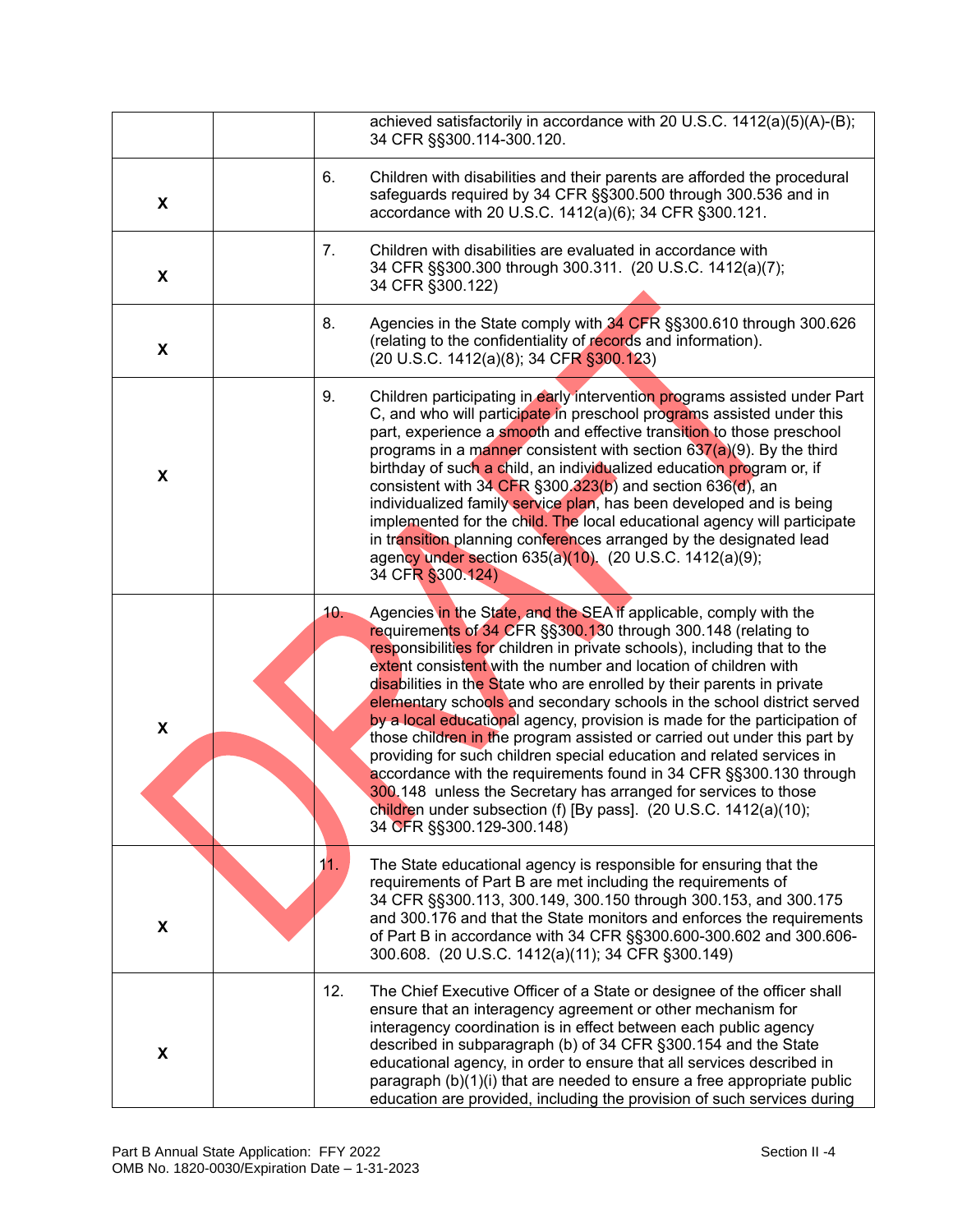|                    |     | the pendency of any dispute under §300.154(a)(3). Such agreement or<br>mechanism shall meet the requirements found in<br>20 U.S.C. 1412(a)(12)(A)-(C); 34 CFR §300.154.                                                                                                                                                                                                                                                                                                                      |
|--------------------|-----|----------------------------------------------------------------------------------------------------------------------------------------------------------------------------------------------------------------------------------------------------------------------------------------------------------------------------------------------------------------------------------------------------------------------------------------------------------------------------------------------|
| X                  | 13. | The State educational agency will not make a final determination that a<br>local educational agency is not eligible for assistance under this part<br>without first affording that agency reasonable notice and an opportunity<br>for a hearing. (20 U.S.C. 1412(a)(13); 34 CFR §300.155)                                                                                                                                                                                                    |
| X                  | 14. | The State educational agency has established and maintains<br>qualifications to ensure that personnel necessary to carry out this part<br>are appropriately and adequately prepared and trained, including that<br>those personnel have the content knowledge and skills to serve children<br>with disabilities as noted in $20$ U.S.C. 1412(a)(14)(A)-(E), as amended<br>by the Every Student Succeeds Act; 34 CFR §300.156.                                                                |
| X                  | 15. | The State has established goals for the performance of children with<br>disabilities in the State that meet the requirements found in<br>20 U.S.C. $1412(a)(15)(A)-(C)$ , as amended by the Every Student<br>Succeeds Act; 34 CFR §300.157.                                                                                                                                                                                                                                                  |
| X                  | 16. | All children with disabilities are included in all general State and<br>districtwide assessment programs, including assessments described<br>under section 1111 of the Elementary and Secondary Education Act of<br>1965, with appropriate accommodations and alternate assessments<br>where necessary and as indicated in their respective individualized<br>education programs as noted in 20 U.S.C. 1412(a)(16)(A)-(E); as<br>amended by the Every Student Succeeds Act; 34 CFR §300.160. |
| X                  | 17. | Funds paid to a State under this part will be expended in accordance<br>with all the provisions of Part B including 20 U.S.C. 1412(a)(17)(A)-(C);<br>34 CFR §300.162.                                                                                                                                                                                                                                                                                                                        |
| X                  | 18. | The State will not reduce the amount of State financial support for<br>special education and related services for children with disabilities, or<br>otherwise made available because of the excess costs of educating<br>those children, below the amount of that support for the preceding fiscal<br>year, unless a waiver is granted, in accordance with<br>20 U.S.C. 1412(a)(18)(A)-(D); 34 CFR §§300.163 through 300.164.                                                                |
| $\pmb{\mathsf{X}}$ | 19. | Prior to the adoption of any policies and procedures needed to comply<br>with this section (including any amendments to such policies and<br>procedures), the State ensures that there are public hearings, adequate<br>notice of the hearings, and an opportunity for comment available to the<br>general public, including individuals with disabilities and parents of<br>children with disabilities. (20 U.S.C. 1412(a)(19); 34 CFR §300.165)                                            |
| X                  | 20. | In complying with 34 CFR §§300.162 and 300.163, a State may not use<br>funds paid to it under this part to satisfy State-law mandated funding<br>obligations to local educational agencies, including funding based on<br>student attendance or enrollment, or inflation. (20 U.S.C. 1412(a)(20);<br>34 CFR §300.166)                                                                                                                                                                        |
| X                  | 21. | The State has established and maintains an advisory panel for the<br>purpose of providing policy guidance with respect to special education                                                                                                                                                                                                                                                                                                                                                  |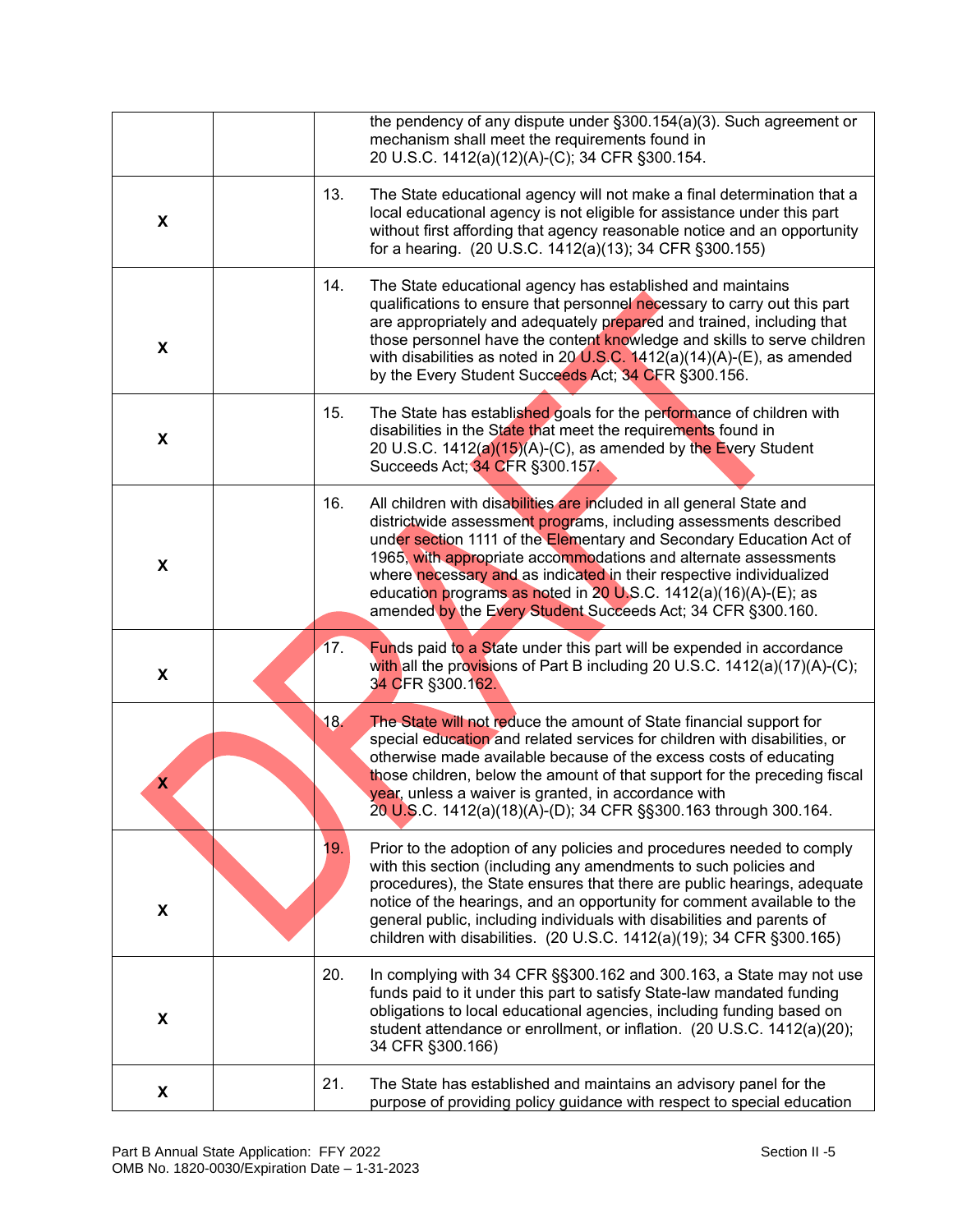|                    |      | and related services for children with disabilities in the State as found in<br>20 U.S.C. 1412(a)(21)(A)-(D); 34 CFR §§300.167-300.169.                                                                                                                                                                                                                                                                                                            |
|--------------------|------|----------------------------------------------------------------------------------------------------------------------------------------------------------------------------------------------------------------------------------------------------------------------------------------------------------------------------------------------------------------------------------------------------------------------------------------------------|
| X                  | 22.  | The State educational agency examines data, including data<br>disaggregated by race and ethnicity, to determine if significant<br>discrepancies are occurring in the rate of long-term suspensions and<br>expulsions of children with disabilities in accordance with<br>20 U.S.C. 1412(a)(22)(A)-(B); 34 CFR §300.170.                                                                                                                            |
| X                  | 23a. | The State adopts the National Instructional Materials Accessibility<br>Standard for the purposes of providing instructional materials to blind<br>persons or other persons with print disabilities, in a timely manner after<br>the publication of the National Instructional Materials Accessibility<br>Standard in the Federal Register in accordance with<br>20 U.S.C. 1412(a)(23)(A) and (D); 34 CFR §300.172.                                 |
|                    | 23b. | (Note: Check either "23b.1" or "23b.2" whichever applies.                                                                                                                                                                                                                                                                                                                                                                                          |
|                    |      | 23b.1 The State educational agency coordinates with the National<br>Instructional Materials Access Center and not later than 12/03/06 the<br>SEA as part of any print instructional materials adoption process,<br>procurement contract, or other practice or instrument used for purchase<br>of print instructional materials enters into a written contract with the<br>publisher of the print instructional materials to:                       |
| X                  |      | require the publisher to prepare and, on or before delivery of the<br>print instructional materials, provide to the National Instructional<br>Materials Access Center, electronic files containing the contents of<br>the print instructional materials using the National Instructional<br>Materials Accessibility Standard; or                                                                                                                   |
|                    |      | purchase instructional materials from the publisher that are<br>produced in, or may be rendered in, specialized formats.<br>(20 U.S.C. 1412(a)(23)(C); 34 CFR §300.172)                                                                                                                                                                                                                                                                            |
|                    |      | 23b,2 The State educational agency has chosen not to coordinate with the<br>National Instructional Materials Access Center but assures that it will<br>provide instructional materials to blind persons or other persons with<br>print disabilities in a timely manner. (20 U.S.C. 1412(a)(23)(B);<br>34 CFR §300.172)                                                                                                                             |
| $\pmb{\mathsf{X}}$ | 24.  | The State has in effect, consistent with the purposes of the IDEA and<br>with section 618(d) of the Act, policies and procedures designed to<br>prevent the inappropriate overidentification or disproportionate<br>representation by race and ethnicity of children as children with<br>disabilities, including children with disabilities with a particular<br>impairment described in 34 CFR §300.8. (20 U.S.C 1412(a)(24);<br>34 CFR §300.173) |
| X                  | 25.  | The State educational agency shall prohibit State and local educational<br>agency personnel from requiring a child to obtain a prescription for a<br>substance covered by the Controlled Substances Act (21 U.S.C. 812(c))<br>as a condition of attending school, receiving an evaluation under<br>34 CFR §§300.300 through 300.311, or receiving services under the<br>IDEA as described in 20 U.S.C. 1412(a)(25)(A)-(B); 34 CFR §300.174.        |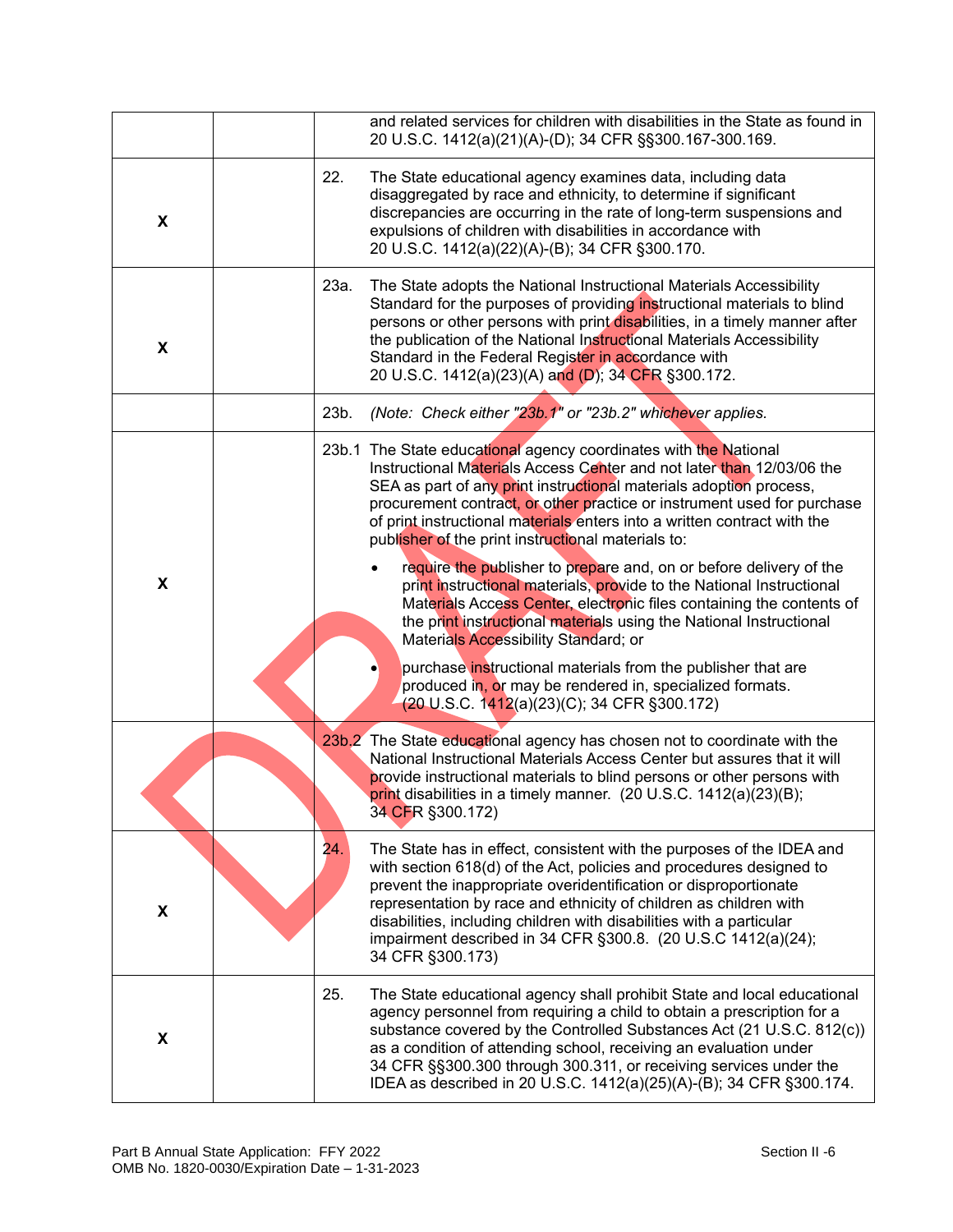## **B. Other Assurances**

The State also makes the following assurances:

| <b>Yes</b> | <b>Other Assurances</b>                                                                                                                                                                                                                                                                                                                                                                                                                                                                                                                                                |
|------------|------------------------------------------------------------------------------------------------------------------------------------------------------------------------------------------------------------------------------------------------------------------------------------------------------------------------------------------------------------------------------------------------------------------------------------------------------------------------------------------------------------------------------------------------------------------------|
| X          | 1. The State shall distribute any funds the State does not reserve under 20 U.S.C. 1411(e) to<br>local educational agencies (including public charter schools that operate as local educational<br>agencies) in the State that have established their eligibility under section 613 for use in<br>accordance with this part as provided for in 20 U.S.C. $1411(f)(1)-(3)$ ; 34 CFR §300.705.                                                                                                                                                                           |
| X          | The State shall provide data to the Secretary on any information that may be required by the<br>2.<br>Secretary. (20 U.S.C. 1418(a)(3); 34 CFR §§300.640-300.645.)                                                                                                                                                                                                                                                                                                                                                                                                     |
| X          | 3. The State, local educational agencies, and educational service agencies shall use fiscal<br>control and fund accounting procedures that insure proper disbursement of and accounting for<br>Federal funds. (34 CFR §76.702)                                                                                                                                                                                                                                                                                                                                         |
| X          | 4. As applicable, the assurance in OMB Standard Form 424B (Assurances for Non-Construction<br>Programs), relating to legal authority to apply for assistance; access to records; conflict of<br>interest; merit systems; nondiscrimination; Hatch Act provisions; labor standards; flood<br>insurance; environmental standards; wild and scenic river systems; historic preservation;<br>protection of human subjects; animal welfare; lead-based paint; Single Audit Act; and general<br>agreement to comply with all Federal laws, executive orders and regulations. |

×

## **C. Certifications**

The State is providing the following certifications:

| Yes | <b>Certifications</b>                                                                                                                                                                                                                                                                                                                                                                                                                                                                                                                                                                                                                                                                                                                                                                                                                                                                                   |
|-----|---------------------------------------------------------------------------------------------------------------------------------------------------------------------------------------------------------------------------------------------------------------------------------------------------------------------------------------------------------------------------------------------------------------------------------------------------------------------------------------------------------------------------------------------------------------------------------------------------------------------------------------------------------------------------------------------------------------------------------------------------------------------------------------------------------------------------------------------------------------------------------------------------------|
|     | The State certifies that ED Form 80-0013, Certification Regarding Lobbying, is on file with the<br>1.<br>Secretary of Education.<br>With respect to the Certification Regarding Lobbying, the State recertifies that no Federal<br>appropriated funds have been paid or will be paid to any person for influencing or attempting<br>to influence an officer or employee of any agency, a Member of Congress, an officer or<br>employee of Congress, or an employee of a Member of Congress in connection with the<br>making or renewal of Federal grants under this program; that the State shall complete and<br>submit Standard Form-LLL, "Disclosure Form to Report Lobbying," when required (34 CFR<br>Part 82, Appendix B); and that the State Agency shall require the full certification, as set forth<br>in 34 CFR Part 82, Appendix A, in the award documents for all sub awards at all tiers. |
| X   | 2. The State certifies that certification in the Education Department General Administrative<br>Regulations (EDGAR) at 34 CFR §76.104 relating to State eligibility, authority and approval to<br>submit and carry out the provisions of its State application, and consistency of that application<br>with State law are in place within the State.                                                                                                                                                                                                                                                                                                                                                                                                                                                                                                                                                    |
| X   | 3. The State certifies that the arrangements to establish responsibility for services pursuant to<br>20 U.S.C. 1412(a)(12)(A)-(C); 34 CFR §300.154 (or 20 U.S.C. 1412(a)(12)(A));<br>34 CFR §300.154(a) are current. This certification must be received prior to the expenditure<br>of any funds reserved by the State under 20 U.S.C. 1411(e)(1); 34 CFR §300.171.                                                                                                                                                                                                                                                                                                                                                                                                                                                                                                                                    |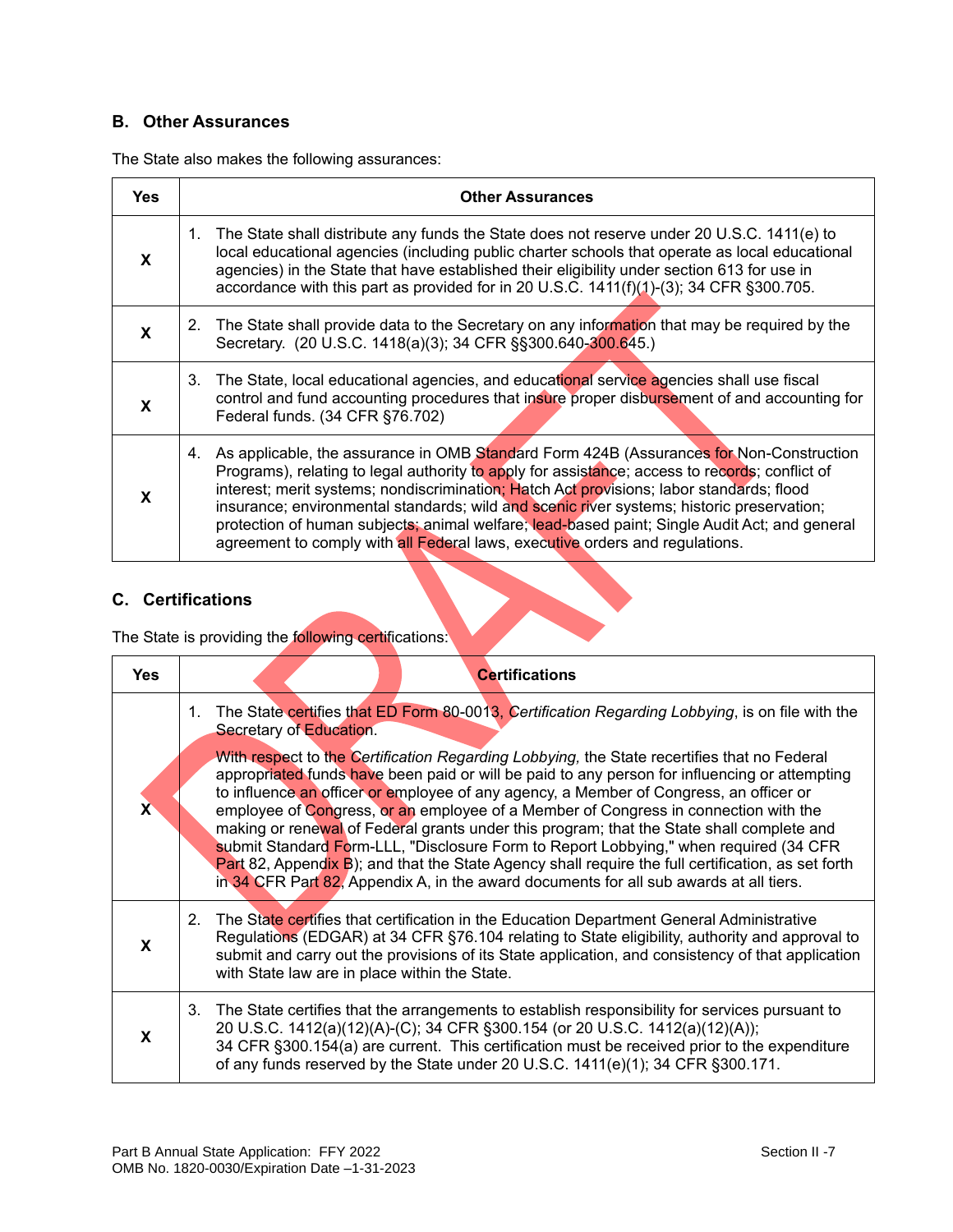#### **D. Statement**

I certify that the State of \_\_\_\_\_\_\_**Delaware**\_\_\_\_\_\_\_\_\_\_\_\_\_\_\_\_\_\_\_\_\_\_ can make the assurances checked as 'yes' in Section II.A and II.B and the certifications required in Section II.C of this application. These provisions meet the requirements of the Part B of the Individuals with Disabilities Education Act as found in PL 108-446. The State will operate its Part B program in accordance with all of the required assurances and certifications.

If any assurances have been checked 'no', I certify that the State will operate throughout the period of this grant award consistent with the requirements of the IDEA ,as found in PL 108-446 and any applicable regulations, and will make such changes to existing policies and procedures as are necessary to bring those policies and procedures into compliance with the requirements of the IDEA, as amended, as soon as possible, and not later than June 30, 2023. (34 CFR § 76.104)

I, the undersigned authorized official of the

### **State of Delaware, Department of Education,**

*(Name of State and official name of State agency)*

am designated by the Governor of this State to submit this application for FFY 2022 funds under Part B of the Individuals with Disabilities Education Act (IDEA).

| Printed/Typed Name of Authorized Representative of the State: |
|---------------------------------------------------------------|
| Mark A. Holodick, Ed.D.                                       |
| Title of Authorized Representative of the State:              |
| <b>Secretary of Education</b>                                 |
| <b>Delaware Department of Education</b>                       |
|                                                               |
| Signature:                                                    |
|                                                               |
| Date:                                                         |
|                                                               |
|                                                               |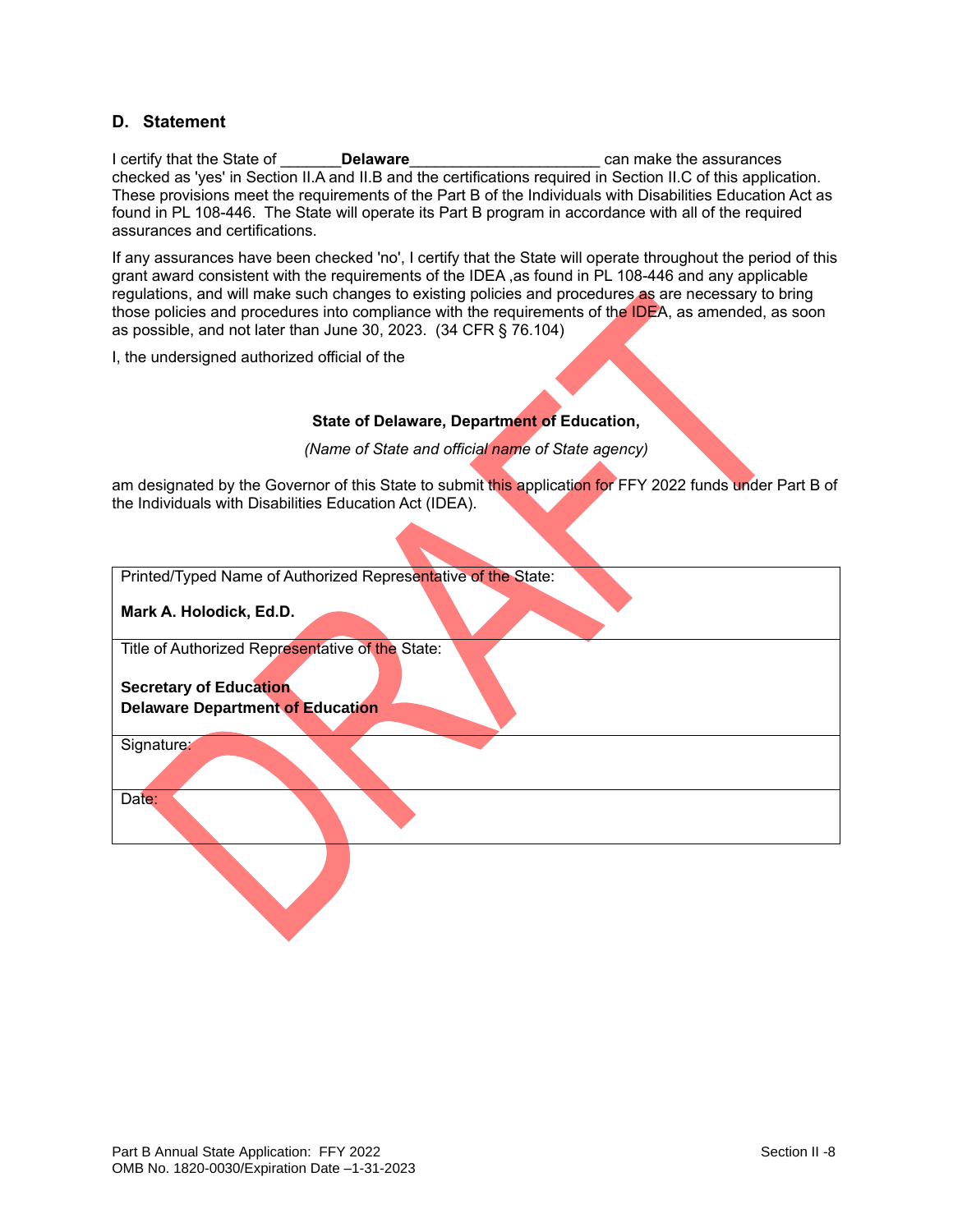## **Section III**

### **Description of Use of Funds Under Part B of the Individuals with Disabilities Education Act—20 U.S.C. 1411(e)(5); 34 CFR § 300.171**

States must provide the Description of Use of Funds by completing and submitting the Excel Interactive Spreadsheet with the FFY 2022 Application.

Describe how the amount retained by the State educational agency under 20 U.S.C. 1411(e)(1) will be used to meet the following activities under Part B. (20 U.S.C. 1411(e)(1)-(3), (6) and (7).) The Department annually identifies for States the maximum amounts that a State may retain under Section 1411(e)(1) and (2).<sup>1</sup> The dollar amounts listed in the Excel Interactive Spreadsheet by the State for administration and for other State activities should add up to less or equal to the dollar amount provided to the State by the Department for each of these activities.

**Enter whole dollar amounts (do not enter cents) in appropriate cells on the State's Excel Interactive Worksheet. The Excel Interactive Spreadsheet must be submitted as part of the State's application.**

Describe the process used to get input from LEAs regarding the distribution of amounts among activities described in the Excel Interactive Spreadsheet to meet State priorities. (20 U.S.C. 1411(e)(5)(B); 34 CFR § 300.704)

**The Delaware Department of Education's State Director for Special Education presented the FFY2022 IDEA Part B application, including all the assurances, Significant Disproportionality formula, Maintenance of State Financial Support, proposed activities, budget, and expenditures of IDEA funds, including High Needs Funds, to many stakeholder groups for their input during the months of February and March 2022. These groups included the Governor's Advisory Council for Exceptional Citizens (State Advisory Council for Special Education), State Special Education Leadership Group, and individually to County and Charter Special Education LEA directors. At the conclusion of each presentation, input was sought with the expectation that each person had 60 days to comment on the assurances, proposed activities, budget and expenditures of funds. In addition, the FFY2022 IDEA Part B application was posted on the Delaware Department of Education website and a notice was placed in two newspapers for a 60 day comment period from the public. Three public meetings were scheduled and held, virtually, during the month of February 2022, to seek further input from the community.** 

l

 $1$ Each State may reserve for each fiscal year not more than the maximum amount the State was eligible to reserve for State administration under this section for fiscal year 2004 or \$800,000 (adjusted in accordance with 20 U.S.C. 1411(e)(1)(B)), whichever is greater; and each outlying area may reserve for each fiscal year not more than 5 percent of the amount the outlying area receives under 20 U.S.C. 1411(b)(1) for the fiscal year or \$35,000, whichever is greater.

For each fiscal year beginning with fiscal year 2005, the Secretary shall cumulatively adjust: 1) the maximum amount the State was eligible to reserve for State administration under this part for fiscal year 2004; and 2) \$800,000, by the rate of inflation as measured by the percentage increase, if any, from the preceding fiscal year in the Consumer Price Index For All Urban Consumers, published by the Bureau of Labor Statistics of the Department of Labor.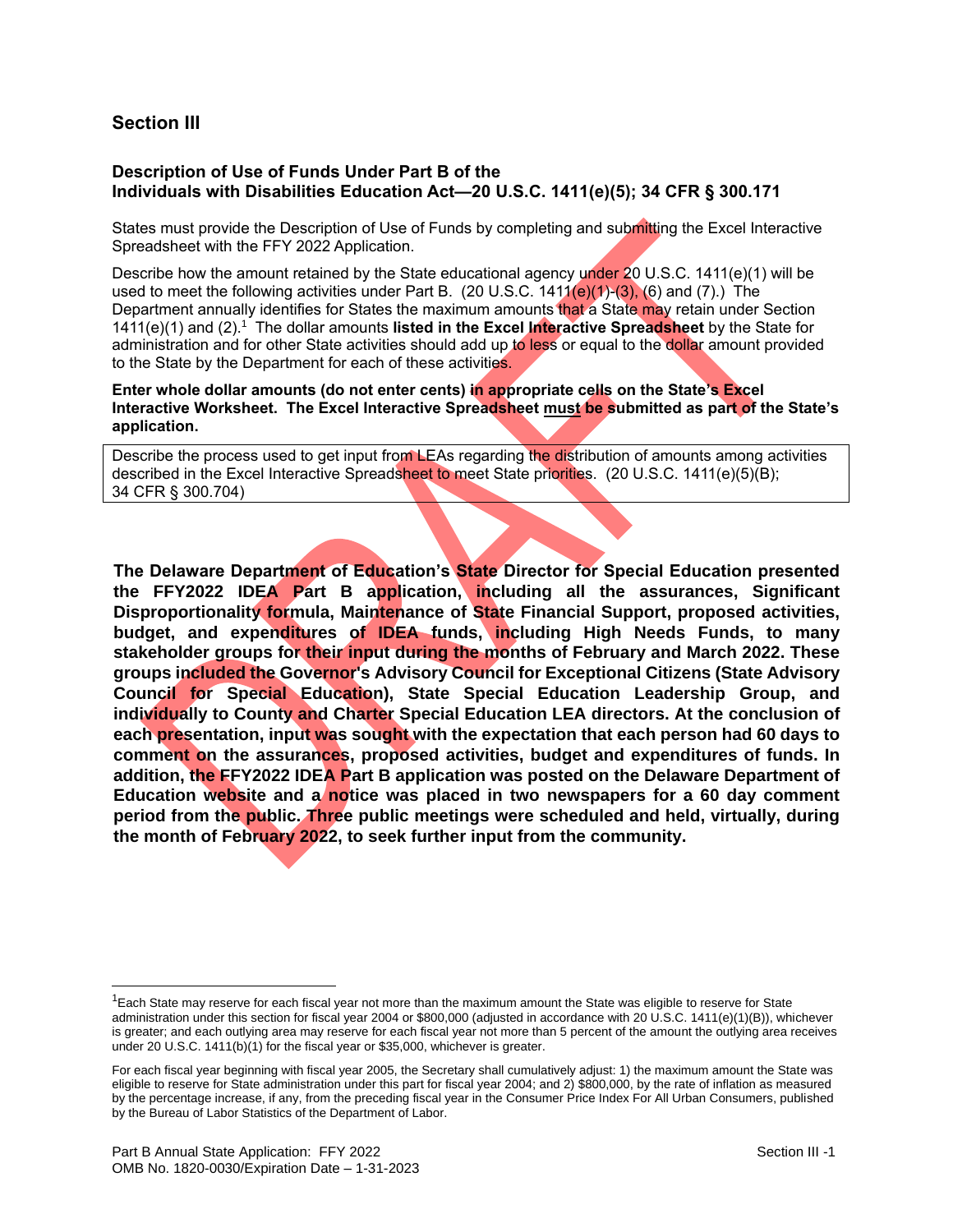# **Section IV**

### **State Administration**

Section 608(a) of the IDEA requires each State that receives funds under this title to:

- (1) ensure that any State rules, regulations, and policies relating to this title conform to the purposes of this title;
- (2) identify in writing to local educational agencies located in the State and the Secretary any such rule, regulation, or policy as a State-imposed requirement that is not required by this title and Federal regulations; and
- (3) minimize the number of rules, regulations, and policies to which the local educational agencies and schools located in the State are subject under this title.

States must attach to this application a list identifying any rule, regulation, or policy that is State-imposed (not required by IDEA or Federal regulations). If there are no such State-imposed rules, regulations, or policies, please so indicate. In addition, the State is required to inform local educational agencies in writing of such State-imposed rules, regulations or policies. (20 U.S.C. 1407(a); 34 CFR § 300.199)

### **See attached document labeled: Regulation Chart**

**Each proposed regulation was registered for a 60 day comment period and public meetings were held before State Board of Education approval and regulation going into effect. In addition, presentations to LEA directors were conducted and LEAs were informed in writing of such code/regulations changes or additions.**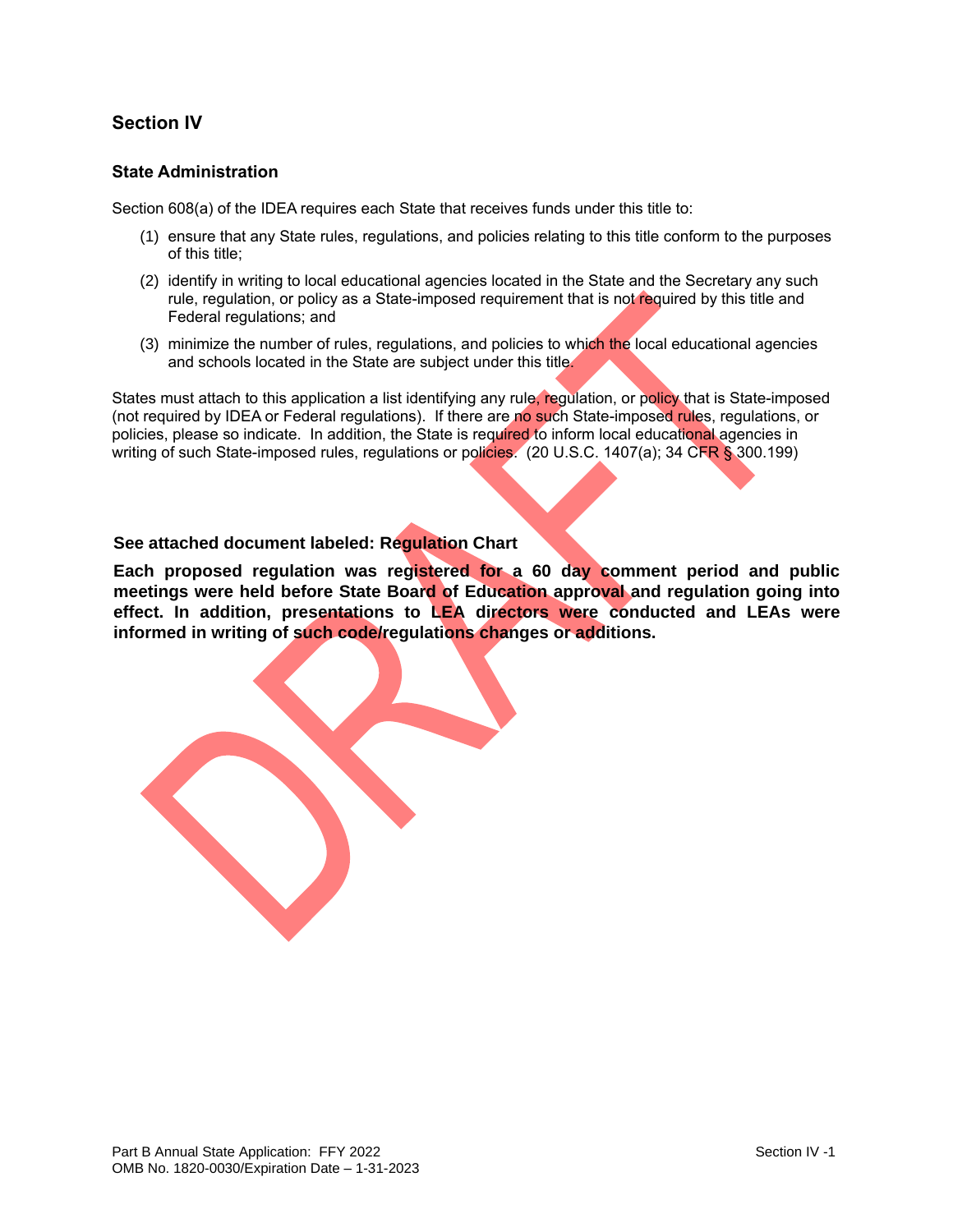# **Section V**

### **A. Maintenance of State Financial Support**

Pursuant to the authority established in IDEA section 618(a)(3), each applicant for funds under section 611 must provide the following State fiscal data with a certification of its accuracy by the State budget office or an authorized representative thereof. Amounts should be shown in whole dollars and are for the State fiscal year (SFY). States may meet the maintenance of State financial support (MFS) requirement in IDEA section 612(a)(18) and 34 CFR § 300.163 on either a total or per capita basis. In order to complete Section V.A of the Application, States must provide in whole dollars the total amount of State financial support made available for special education and related services for children with disabilities during SFYs 2020 and 2021. However, if a State met the MFS requirement on a per capita basis, it **must** complete the first chart and then may also complete the second chart by providing, in whole dollars, the amount of State financial support made available for special education and related services per child with a disability during SFYs 2020 and 2021.

#### **Total Amount of State Financial Support Made Available for Special Education and Related Services for Children with Disabilities**

| <b>SFY 2020</b> | \$433,565.3 (in thousands) |
|-----------------|----------------------------|
| <b>SFY 2021</b> | \$461,139.3 (in thousands) |

### **Per capita amount of State Financial Support Made Available for Special Education and Related Services for Children with Disabilities**

| <b>SFY 2020</b> |  |
|-----------------|--|
| <b>SFY 2021</b> |  |

\_\_\_\_\_\_\_\_\_\_\_\_\_\_\_\_\_\_\_\_\_\_\_\_\_\_\_\_\_\_\_\_\_\_\_\_\_\_\_\_\_\_\_\_\_\_\_\_\_\_\_\_\_\_\_\_\_ Jennifer Carlson

State Budget Officer or Authorized Representative (Printed Name)

 $Qanular (arlaso$ 

Signature of State Budget Officer or Authorized Representative Date Date

2/16/22